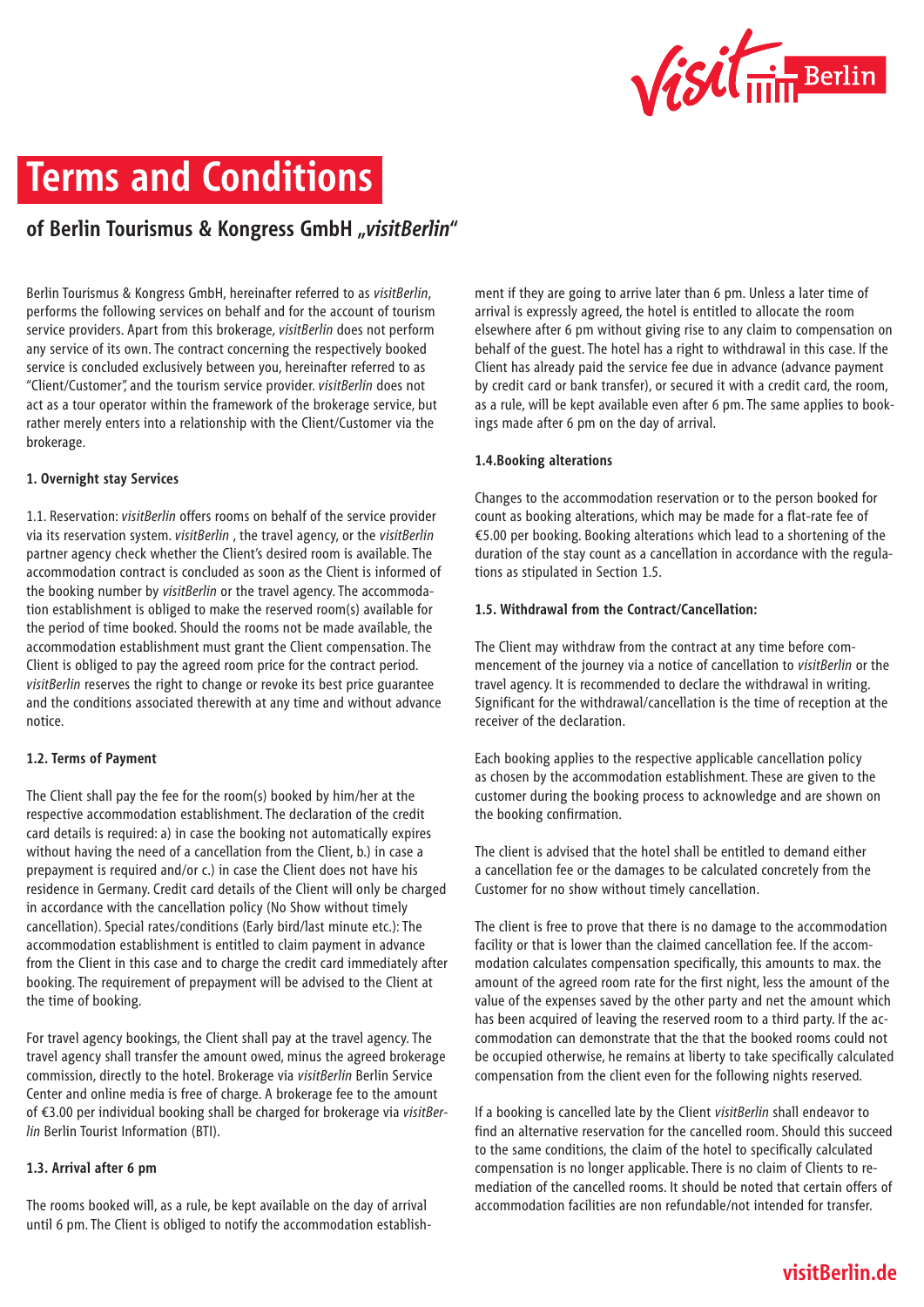# **1.6. Processing fee for withdrawal from the contract/cancellation or non-arrival**

In the case of withdrawal from the contract/cancellation or non-arrival, *visitBerlin* as the broker shall charge the Client a one-off processing fee to the amount of €10.00 per individual booking. The processing fee shall be billed to the Client by *visitBerlin*.

# **1.7. Group Bookings**

For group bookings from 8 rooms / 16 persons, the terms and conditions of the respective service provider apply to the effect that the Client is informed of these by *visitBerlin* with the booking request. The individual quotation is carried out free of charge in the case of commissioning by *visitBerlin*. Should no booking be made after quotation, *visitBerlin* shall be entitled to charge the Client a flat-rate processing fee of €10.00. The prices provided by *visitBerlin* as a broker for travel agencies and other brokers are net prices.

# **1.8. Withdrawal of the accommodation establishment**

The hotel has the right to withdraw from the contract if: the fulfillment of the contract entered into with the Client becomes impossible for reasons of force majeure; rooms are booked with misleading or false statements of material facts, such as regarding the identity of the customer or the purpose; there is reason to believe that the use may threaten the accommodation service to smooth business operations, safety or the reputation of the accommodation in public, without attributing this to the power of control or organization of the hotel. The resignation has to be notified to the client in writing, stating the reasons for resignation. The client in this case is not entitled to compensation.

#### **1.9 Best price guarantee**

*visitBerlin*-partner hotels guarantee to always offer the Client the best price for the hotel room offered under the same booking conditions at the time of booking. The terms and conditions of the best price guarantee apply, which can be found at www.*visitBerlin*.de. *visitBerlin* reserves the right to make changes to these terms and conditions at any time.

# **2. Entrance Tickets/Event Tickets**

# **2.1 Bookings and provision**

*visitBerlin* offers entrance tickets, event tickets and tickets for boat and city tours etc. on behalf of the service providers (cultural attractions/organisers of cultural events) as well as via *visitBerlin*'s own booking system and ticket systems cooperating with *visitBerlin* (hereinafter external systems). Should *visitBerlin* receive an enquiry in this respect, it shall be processed systemically at *visitBerlin* and the availability for the requested period and possible price category checked. Entrance tickets/event tickets and boat and city tours are offered as long as they are available in the system. Should they not be available in the system, a claim for procurement shall not exist.

Depending on the booking channel used for actual procurement (external systems, *visitBerlin*'s booking system), the Customer, after making payment, shall receive either original entrance tickets/event tickets directly at Berlin Tourist Info or by mail to the order address, or vouchers/coupons directly at Berlin Tourist Info or by mail to the order address. For online orders, the respective documents can be printed out by the Customer directly with the print@Home process. Vouchers/coupons entitle the holder to utilise the service directly in the same way as original tickets and are transferable.

In the event of loss of tickets/entrance tickets or vouchers/coupons, neither

*visitBerlin* nor the respective organiser/facility shall be liable. It is therefore recommended that the tickets/entrance tickets/vouchers/ coupons received are stored carefully and away from access by third parties, since neither *visitBerlin* nor the respective organiser/facility shall replace them in the event of loss/theft.

With regard to the services procured, the respective terms and conditions of the service provider shall apply. Regarding the vouchers/coupons issued by *visitBerlin*, it is important to take note of the times (visiting or opening times) stated in the terms and conditions of the respective facility/organiser, unless no fixed times are specified on the voucher/coupon.

#### **Print@Home process:**

The conveyance of tickets/vouchers ordered with the print@Home process is done directly by the Customer by printing the tickets/vouchers sent electronically to the Customer. With regard to the intended purpose of the tickets/vouchers ordered, the Customer is only entitled to print one copy. He/she is not entitled to reproduce, copy or change the printed-out ticket/voucher. A print@Home ticket/voucher that has been copied or sold without authorisation shall not entitle the bearer to visit the event/facility. The ticket/ voucher barcode, which can only be used once, is electronically voided at the location of the event or the facility by a barcode scanner, or the voucher is converted into an original ticket when the code has been scanned. It is therefore impossible for additional persons to gain entrance to the event using the same barcode – e.g. by copying the barcode. Neither the organiser nor *visitBerlin* shall assume any liability if problems/damages arise due to unauthorised copying or misuse of the print@Home tickets or vouchers. Just as a conventional original document, the print@Home ticket/ voucher must be stored in a safe place for verification purposes – in order to prevent misuse. Neither the organiser/facility nor *visitBerlin* shall be responsible for the loss/misuse of print@Home tickets/ vouchers and shall not replace them. Resale to third parties is expressly prohibited for tickets/ vouchers acquired by means of the print@Home process. The Customer is responsible for protecting the ticket/voucher from access by third parties. Should a third party copy the ticket/voucher, the damage shall go to the expense of the Customer. This damage could be that the Customer is not granted access to the event/facility with his/her original ticket/voucher.

#### **2.2 Payment terms**

A shipment cost/administration fee in the amount of €5.00 per individual booking shall be due on tickets booked via the ticket systems cooperating with *visitBerlin*. The Customer shall be made aware of this additional charge within the context of making the booking. In addition, as a surcharge on the basic price, pre-sale fees or system fees are charged, which vary in amount according to each organiser and event, and which shall also be indicated or specified within the context of making the booking.

After successful booking, the entire amount shall be debited to the Customer's account via the credit card or through payment made by direct electronic debit – payment in cash is only possible for services that were not procured via external systems and this is limited to local payments at Berlin Tourist Infos (BTI). Payment is collected by *visitBerlin* on behalf and for the account of the respective invoice provider.

Debiting the Customer's account shall occur shortly after booking. In all events, the Customer bears the risk of delays that could arise on both banking and mailing routes. For short-term bookings, it may also be agreed that the entrance tickets or vouchers/coupons are collected at Berlin Tourist Information (BTI) centres of *visitBerlin* or delivered to the hotel in Berlin. The Customer has no claim to reimbursement of payments made to the organiser if entrance tickets/tickets or vouchers/coupons are not collected on time.